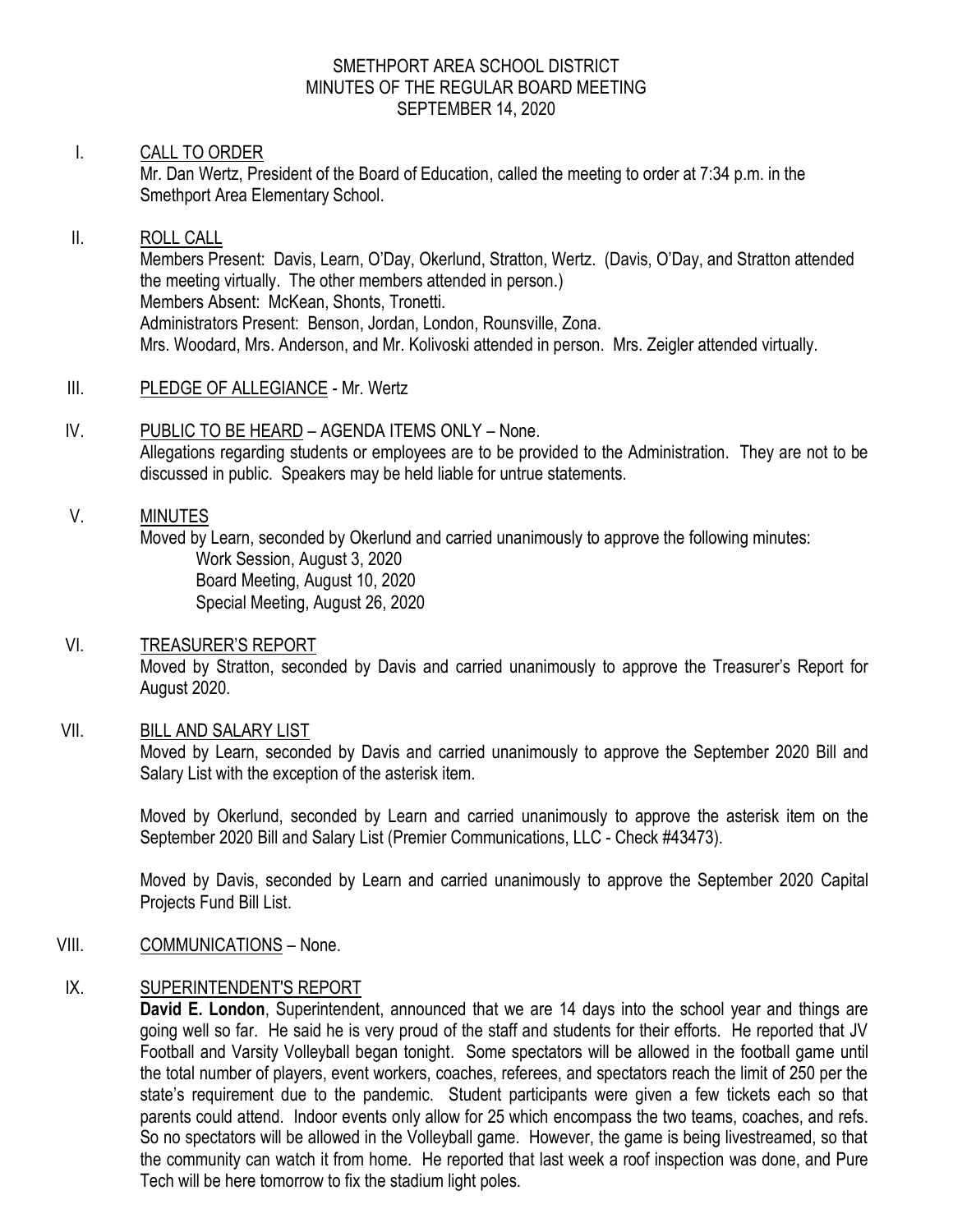X. OLD BUSINESS – None.

#### XI. NEW BUSINESS

(Any new hires under New Business are hired subject to the restriction that the hire will not be finalized unless all of the ACT 168 requirements relative to provisional employment have been met. He/She shall not be permitted to work with or have direct contact with children until all of the mandates of ACT 168 of 2014 have been compiled and the results are determined to be satisfactory to the District).

- 1. Moved by Okerlund, seconded by Learn and carried unanimously to approve the Substitute Teacher's rate of pay at \$100 per day starting day one (1) of substituting, retroactive to August 26, 2020.
- 2. Moved by Davis, seconded by Stratton and carried unanimously to approve the following addition(s) to the Substitute Teacher's list for the 2020-21 school year (pending proper paperwork): Judy Kessler, Kane
- 3. Moved by Learn, seconded by Okerlund and carried unanimously to approve the following addition(s) to the Substitute Support Staff list for the 2020-21 school year (pending proper paperwork): Regina Dudley, Smethport, Cafeteria / Custodial Sarah Murray, Smethport, Teacher's Aide / Clerical
- 4. Moved by Stratton, seconded by Learn and carried unanimously to approve Shilah Hassek as a Special Education Teacher for the 2020-21 school year at Category III (Masters), Step I, effective September 16, 2020.
- 5. Moved by Okerlund, seconded by Davis and carried unanimously to approve Susan Israel as Mentor for Shilah Hassek for the 2020-21 school year.
- 6. Moved by Learn, seconded by Stratton and carried unanimously to approve Angela Alexis as a Temporary Year-long Substitute Teacher for the 2020-21 school year effective August 21, 2020. *The following stipulations shall apply to all supplemental positions and hires for the summer of 2020 and the 2020-2021 School Year. If the temporary work position, extra hours, season or activity is not completed, these positions will be paid on a pro-rated basis from the first date of student-involved activities/work until the end of the activity/work. SASD will consider any future guidance on supplemental pay that clarifies an appropriate direction related to paying supplemental positions for activities not completed.*
- 7. Moved by Davis, seconded by Learn and carried unanimously to approve Kassie Rothermel as a Temporary Year-long Substitute Teacher for the 2020-21 school year effective September 30, 2020. *The following stipulations shall apply to all supplemental positions and hires for the summer of 2020 and the 2020-2021 School Year. If the temporary work position, extra hours, season or activity is not completed, these positions will be paid on a pro-rated basis from the first date of student-involved activities/work until the end of the activity/work. SASD will consider any future guidance on supplemental pay that clarifies an appropriate direction related to paying supplemental positions for activities not completed.*
- 8. Moved by Stratton, seconded by Okerlund and carried unanimously to approve Kayla Larson as a Temporary Year-long Substitute Aide for the 2020-21 school year effective September 4, 2020. *The following stipulations shall apply to all supplemental positions and hires for the summer of 2020 and the 2020-2021 School Year. If the temporary work position, extra hours, season or activity is not completed, these positions will be paid on a pro-rated basis from the first date of student-involved activities/work until the end of the activity/work. SASD will consider any future guidance on supplemental pay that clarifies an appropriate direction related to paying supplemental positions for activities not completed.*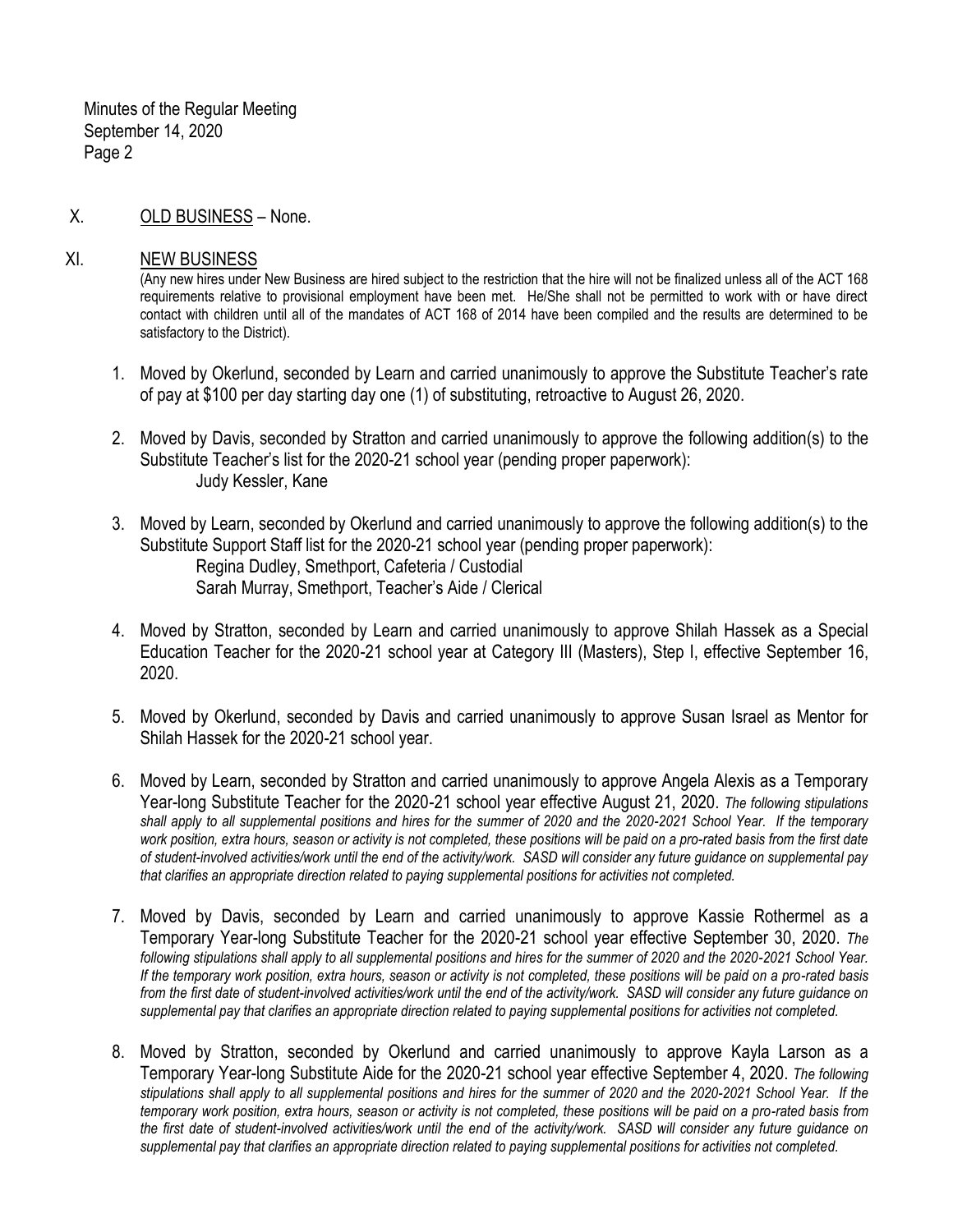- 9. Moved by Learn, seconded by Davis and carried unanimously to approve a Letter of Resignation from Kayla Larson for the Temporary Year-long Substitute Aide position effective September 30, 2020.
- 10. Moved by Learn, seconded by Okerlund and carried unanimously to approve Brian Henry as a Temporary Year-long Substitute Aide for the 2020-21 school year effective October 1, 2020. *The following stipulations shall apply to all supplemental positions and hires for the summer of 2020 and the 2020-2021 School Year. If the temporary work position, extra hours, season or activity is not completed, these positions will be paid on a pro-rated basis from the first date of student-involved activities/work until the end of the activity/work. SASD will consider any future guidance on supplemental pay that clarifies an appropriate direction related to paying supplemental positions for activities not completed.*
- 11. Moved by Davis, seconded by Stratton and carried unanimously to approve Bethany Frame as a Temporary Year-long Substitute Aide for the 2020-21 school year effective September 15, 2020. *The following stipulations shall apply to all supplemental positions and hires for the summer of 2020 and the 2020-2021 School Year. If the temporary work position, extra hours, season or activity is not completed, these positions will be paid on a pro-rated basis from the first date of student-involved activities/work until the end of the activity/work. SASD will consider any future guidance on supplemental pay that clarifies an appropriate direction related to paying supplemental positions for activities not completed.*
- 12. Moved by Okerlund, seconded by Learn and carried unanimously to approve Sandra Schermerhorn as a Temporary Year-long Custodian for the 2020-21 school year effective August 21, 2020. *The following stipulations shall apply to all supplemental positions and hires for the summer of 2020 and the 2020-2021 School Year. If the temporary work position, extra hours, season or activity is not completed, these positions will be paid on a pro-rated basis from the first date of student-involved activities/work until the end of the activity/work. SASD will consider any future guidance on supplemental pay that clarifies an appropriate direction related to paying supplemental positions for activities not completed.*
- 13. Moved by Davis, seconded by Stratton and carried unanimously to approve Kayla Larson as a HS Clerical / Instructional Aide effective October 1, 2020.
- 14. Moved by Learn, seconded by Stratton and carried unanimously to approve retracting the hire of Kelly Foltz as Mentor for Haley Geis for the 2020-21 school year. (Mrs. Foltz declined the position after the hire.)
- 15. Moved by Okerlund, seconded by Learn and carried unanimously to accept a Letter of Resignation from Tish Howard as Mentor for Brittany Ginkel for the Fall Semester of 2020.
- 16. Moved by Learn, seconded by Stratton and carried unanimously to approve Tish Howard as Mentor for Haley Geis for the 2020-21 school year.
- 17. Moved by Learn, seconded by Davis and carried unanimously to approve Jacey Duzick-Forness as Mentor for Brittany Ginkel for the Fall Semester of 2020. (Brittany did her first half during the Spring Semester of 2020).
- 18. Moved by Okerlund, seconded by Stratton and carried unanimously to approve Judy Kessler to substitute in the HS English position, created by Ms. Cheatle's Medical Leave of Absence, from September 8, 2020 to October 16, 2020 at Category I (Bachelors), Step 1, per diem.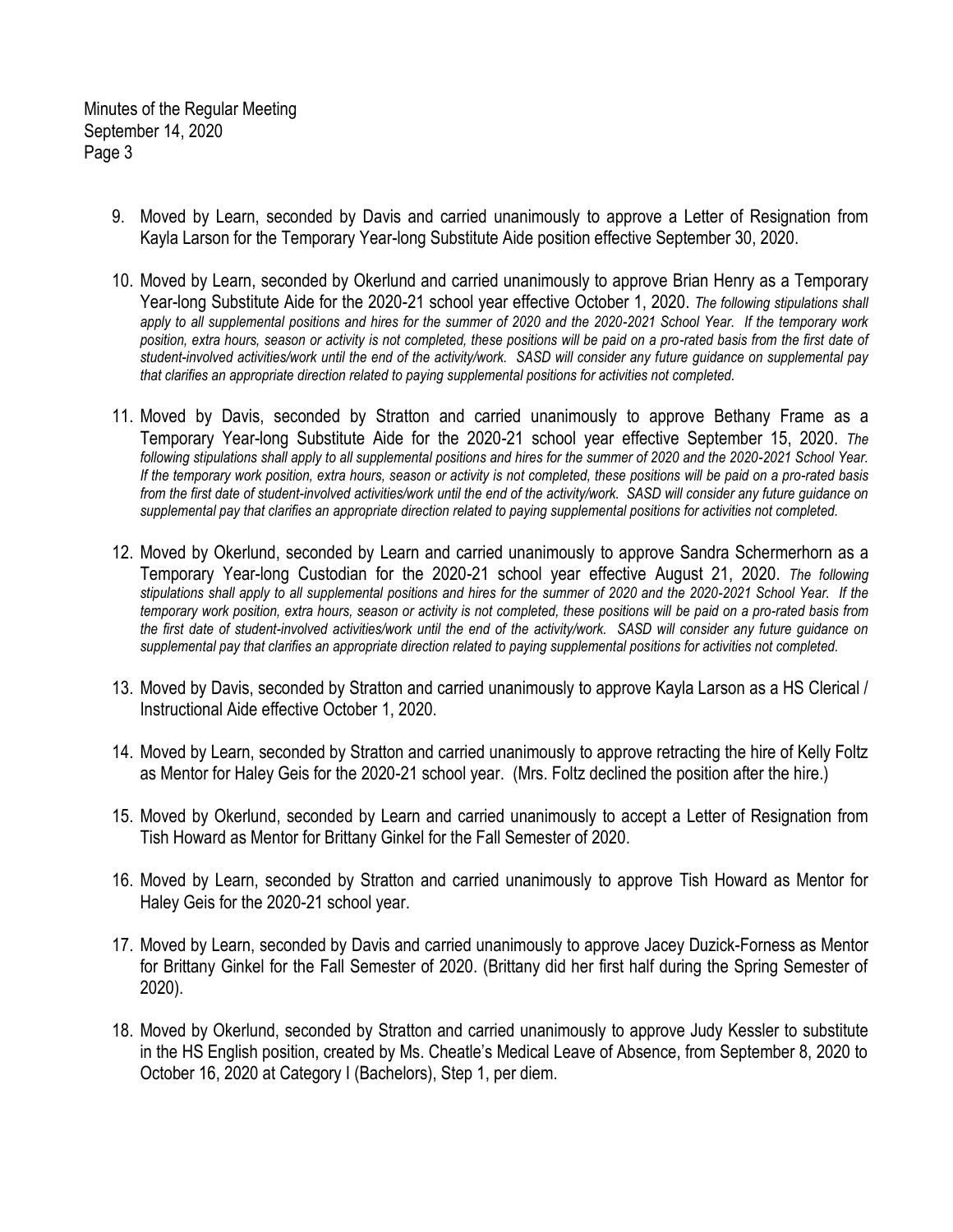19. Moved by Learn, seconded by Okerlund and carried unanimously to appoint the following supplemental position(s) for the 2020-21 school year: *The following stipulations shall apply to all supplemental positions and hires for the summer of 2020 and the 2020-2021 School Year. If the temporary work position, extra hours, season or activity is not completed, these positions will be paid on a pro-rated basis from the first date of student-involved activities/work until the end of the activity/work. SASD will consider any future guidance on supplemental pay that clarifies an appropriate direction related to paying supplemental positions for activities not completed.*

| Volunteer Assistant Boys' & Girls' Basketball Coach Tom Alfieri |  |
|-----------------------------------------------------------------|--|
|                                                                 |  |
|                                                                 |  |
|                                                                 |  |

- 20. Moved by Davis, seconded by O'Day and carried unanimously to approve the meal delivery for At Home Distance Learning students and extension of the Seamless Summer Option until December 31, 2020.
- 21. Moved by Okerlund, seconded by Stratton and carried unanimously to approve Policy #815.1 Livestream Video.
- 22. Moved by Stratton, seconded by O'Day and carried unanimously to approve revisions to the 2020-21 school calendar as presented.
- 23. Moved by Learn, seconded by Okerlund and carried unanimously to approve David Hein as the 2021 PSBA President-Elect.
- 24. Moved by Davis, seconded by Learn and carried unanimously to approve Daniel O'Keefe as the 2021 PSBA Vice-President. (Running for one (1) position are Sabrina Backer and Daniel O'Keefe).
- 25. Moved by Okerlund, seconded by Stratton and carried unanimously to approve Michael Gossert as the 2021 PSBA Treasurer.
- 26. Moved by Learn, seconded by Stratton and carried unanimously to approve Michael Faccinetto and Marianne Neel as the 2021 PSBA Insurance Trust Trustees.
- 27. Moved by Davis, seconded by Learn and carried unanimously to approve Aimee Kemick as the 2021 Sectional Advisor for Section 2.
- 28. Moved by Okerlund, seconded by O'Day and carried unanimously to approve adjustments to the Athletic Health and Safety Plan to permit limited spectator attendance at SASD Athletic Events via complimentary Sports Passes to student participants, at levels deemed appropriate by Administration, and in compliance with guidelines and/or laws regarding spectators at events.

#### **INFORMATION ITEMS:**

- $\triangleright$  The Board of Education was given the following policies for first reading with subsequent approval in October, 2020:
	- #103 Discrimination / Title IX Sexual Harassment Affecting Students